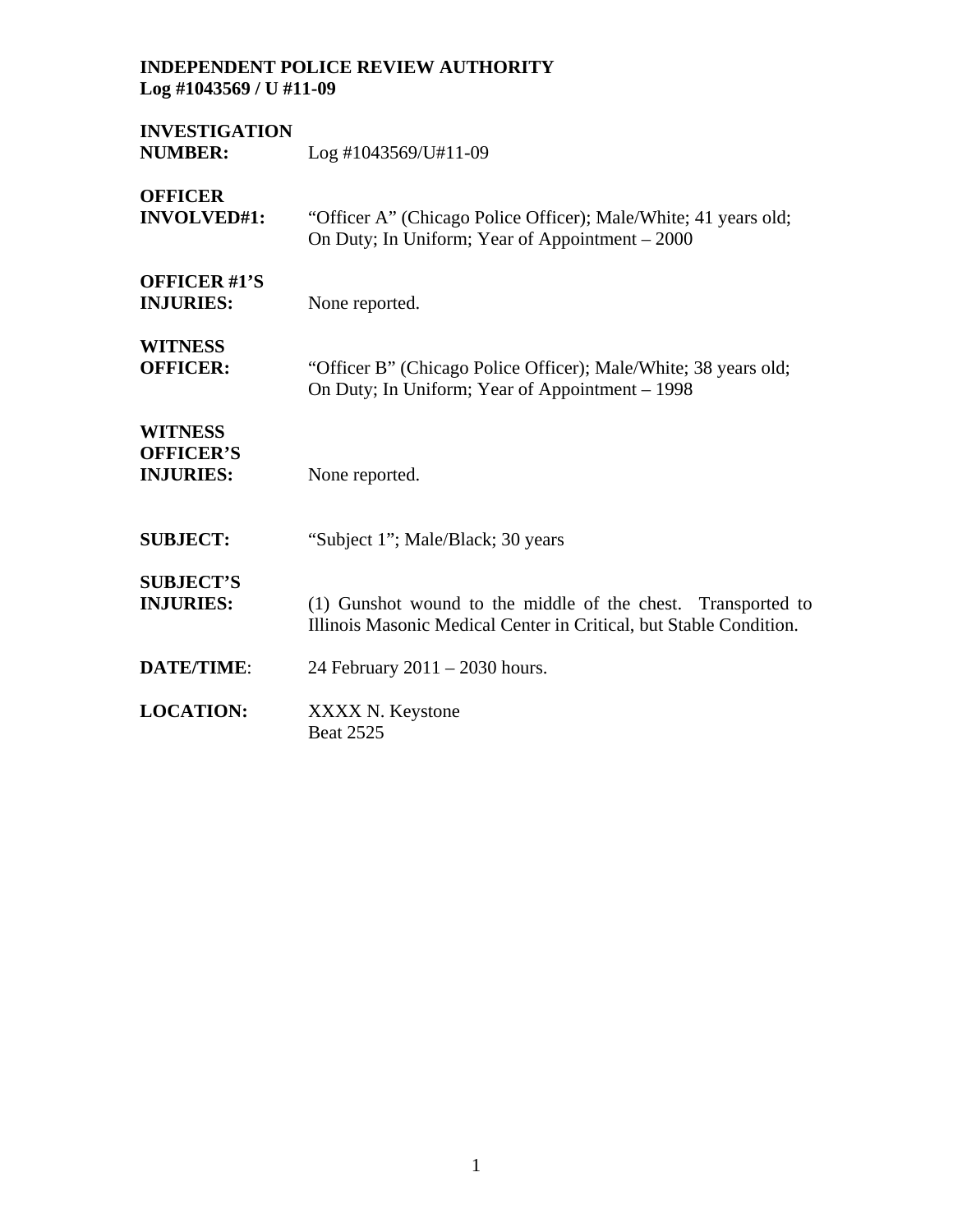# **SUMMARY OF INCIDENT:**

 $\overline{a}$ 

On 24 February 2011, at approximately 2030 hours, Beat 2545, Officer A and Officer B, responded to an OEMC call of shots fired near Keystone and Palmer. Officers A and B drove to the area and observed a blue BMW parked in the west alley of Keystone Ave. Officers A and B parked their squad car on Palmer Street, east of the west alley on Keystone Ave. Officers A and B exited their squad car and walked towards the blue BMW to investigate. Officer A observed the blue BMW to be empty, unlocked and running. Officer A then observed that the sliding gate to the rear yard of XXXX N. Keystone Avenue was opened.

Upon entering the rear yard, Officer A observed the service door to the garage was opened, and a light was on inside of the garage. Officer A observed a person, now known to be Subject 1, inside the garage. Officers A and B approached the service door. Officer A took the lead and observed Subject 1 in the garage, crouched down by the rear passenger side wheel of the vehicle parked in the garage. Officer A, while still outside of the garage, announced his office and ordered Subject 1 to show his hands.

As Officer A entered the garage, Subject 1 rose from his crouched position and spun around and advanced quickly towards Officer A in an aggressive manner. Subject 1 pointed a shiny metal object and began screaming profanities as he advanced towards Officer A. Officer A believed that Subject 1 was holding a gun, and in fear of his life, discharged his weapon one time at Subject 1 striking him in the midsection. As Subject 1 fell backwards, he dropped the object that he was holding in hand, which Officer A observed to be a socket wrench. Subject 1 was transported to Illinois Masonic Medical Center in critical, but stable condition. $<sup>1</sup>$  $<sup>1</sup>$  $<sup>1</sup>$ </sup>

<span id="page-1-0"></span> $<sup>1</sup>$  The information for the Summary of Incident was obtained from the Chicago Police Department's Case</sup> Supplementary Report. At the time of the incident the Roundtable panel was no longer being conducted and IPRA had not yet implemented the post-shooting report that is completed after a police involved shooting. The post-shooting report was implemented in August 2011.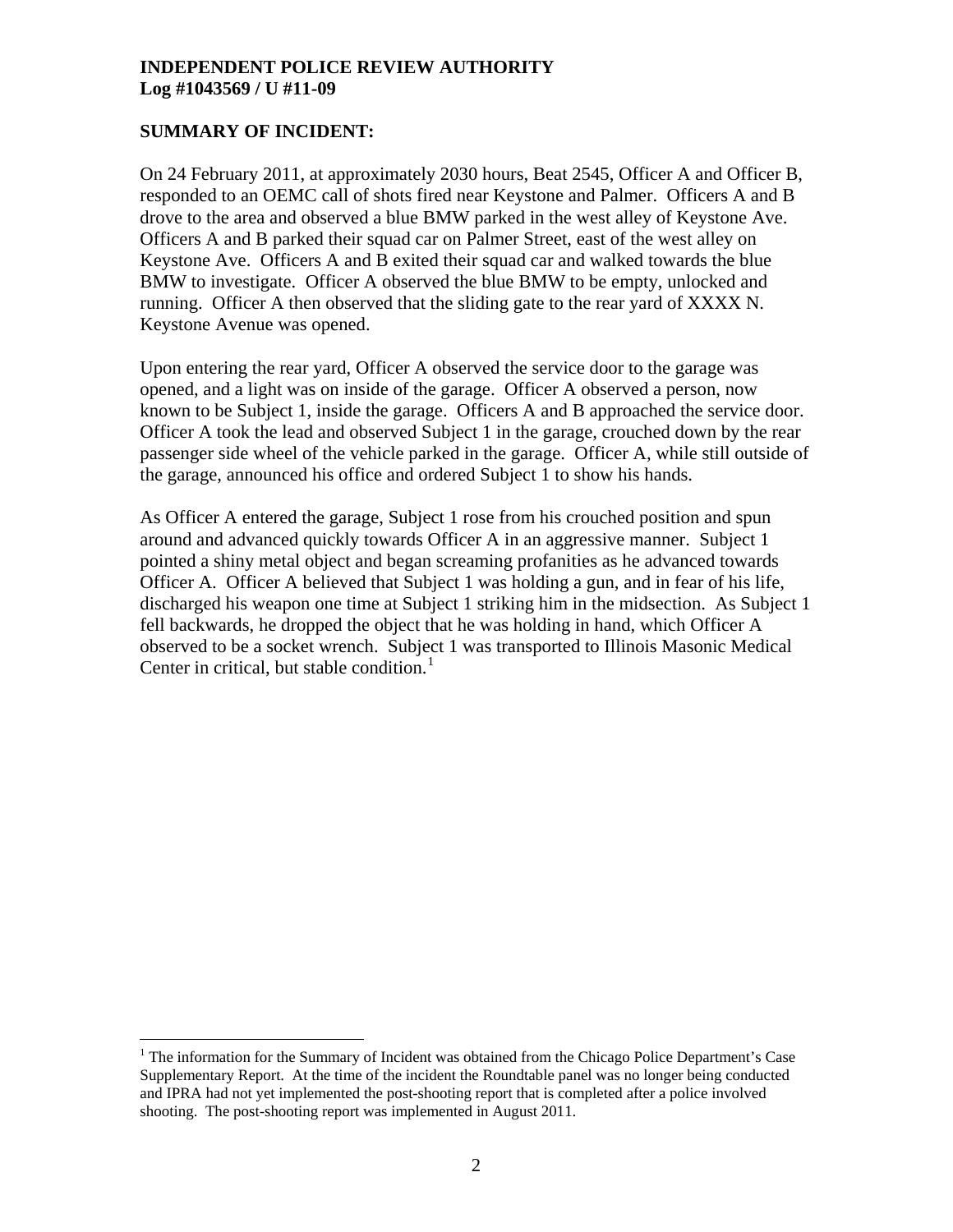# **INVESTIGATION:**

The **Department Reports** related that Subject 1 was arrested for aggravated assault to a peace officer and two counts of possession of a controlled substance. The incident narrative documented that Subject 1 was arrested when he physically threatened Officer A with a ratchet wrench. Officers were assigned to guard Subject 1 at Illinois Masonic Hospital. Officer C performed a custodial search of Subject 1 and recovered from his left jacket pocket , (1) false metal bolt containing (3) clear knotted plastic bags, each containing white powder suspected to be cocaine, along with (1) clear knotted plastic bag containing (5) yellow pills, suspected to be ecstasy.

A **Tactical Response Report** completed by Officer A documented that Subject 1 "did not follow verbal direction," was an "imminent threat of battery" and used a "weapon." Officer A responded with "member presence", "verbal commands", and the use of his "firearm". Additional information states that Subject 1 "attacked the officer with a ratchet wrench."

**The Officers Battery Report for Officer A** documented that he was on duty, in uniform and working with a partner when he responded to investigate a call at XXXX N. Keystone Ave. Officer A related that Subject 1 directed verbal threats and used a blunt force object, now known to be a ratchet wrench to attack him. Officer A did not receive any type of injury.

**Attendance and Assignment Sheets** documented that on 24 February 2011, Officer A was assigned Beat 2546 in car 7707 from 1530 to 0030 hours. His partner, Officer B was assigned Beat 2546 in car 7707 from 1730 to 0230 hours.

The **Chicago Fire Department Ambulance Report** documented that Subject 1 was found sitting on the garage floor oriented towards the main door. Subject 1 had a small amount of blood on his shirt near the abdominal area and appeared to be cyanotic. An assessment revealed what appeared to be a single gun shot wound entrance to the epigastric area just lateral of the right sternal area. An exit wound appeared to be on the right flank just below the rib line. Subject 1 was treated and transported to Advocate Illinois Masonic Medical Center by Ambulance #52.

The **Independent Police Review Authority** sent a **certified letter** to **Subject 1** detailing that IPRA is conducting an investigation into the police involved shooting Subject 1 was involved in.

**On 28 February 2011 at approximately 2240 hours,** IPRA Investigator A visited Illinois Masonic Hospital and attempted to interview Subject 1. IPRA Investigator A met with Nurse A who related that she was the trauma nurse and that Subject 1 was being operated on for two gun shot wounds, one in the middle of the chest and one on his right side. Subject 1 was in critical condition, but his vital signs were stable and he was talking and was alert and oriented. Nurse A related that while Subject 1 was in the emergency room, he related that he was in his garage "minding his own business" taking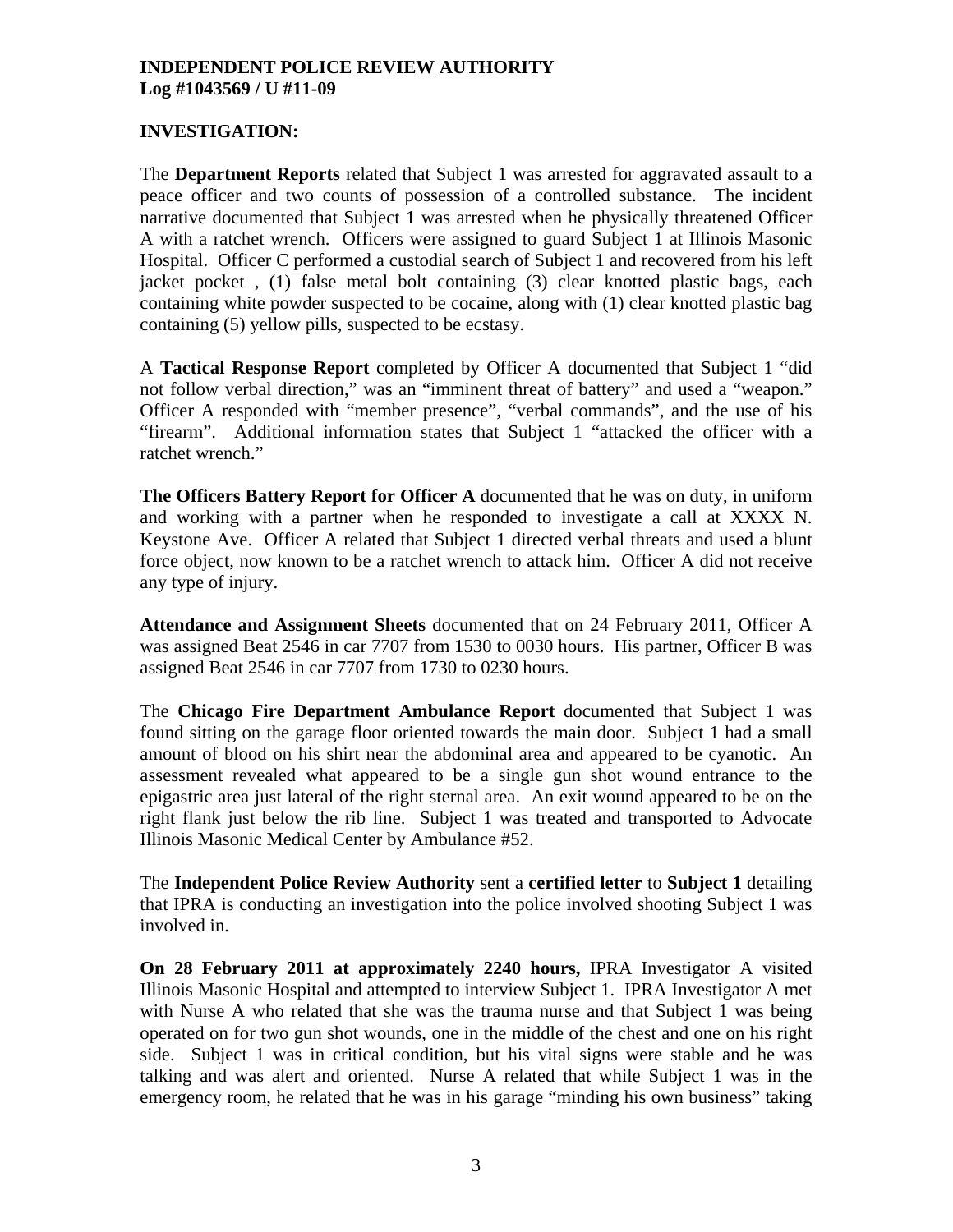a license plate off of a vehicle, when the police shot him. Additionally, Nurse A related that no drugs and no fired evidence were recovered from Subject 1 clothing.

**Additional attempts to interview Subject 1** were met with negative results. On 01 March 2011, IPRA Investigator B made a personal visit to Illinois Masonic Hospital in an attempt to contact and interview Subject 1. IPRA Investigator B spoke with Subject 1 who in turn telephoned his attorney, Attorney A. Subject 1 handed the phone to IPRA Investigator B who then spoke with Attorney A. IPRA Investigator B related the nature of his visit and asked Attorney A if he would permit Subject 1 to give an interview. Attorney A refused IPRA Investigator B's request.

**Medical Records for Subject 1 from Advocate Illinois Masonic Medical Center** documented that Subject 1 was admitted to the emergency room on 24 February 2011 for a gun shot wound to the abdomen. Subject 1 was seen by Doctor A. The documents listed Subject 1's address at XXX W.  $15<sup>th</sup>$  Place, Chicago, IL and his date of birth as XX June 1980. Upon admission into the hospital, Subject 1 was in stable condition. Subject 1 was sent for a computed tomography in which his chest, abdomen and pelvis were scanned. The computer tomography revealed that Subject 1 had a large liver laceration with active extravasation of contrast indicating a large vessel injury within the liver. Subject 1 was immediately operated on. Subject 1 was discharged on 22 March 2011.

A **Canvass** was conducted on 25 February 2011 near the location of XXXX N. Keystone. IPRA Investigator C was unable to locate any individuals that witnessed the incident in question.

**Crime Scene Processing Report #15336** documented items inventoried and photographs obtained by the Evidence Technicians at the scene and hospital. The report also documented that Officer A's weapon was recovered and swabbed in the presence of Assistant Deputy Superintendent A, CPD Detective 1, and FOP Representative A in vehicle #6786 at the scene at 2200 hours. Subject 1's clothing was recovered from Illinois Masonic Hospital. The report was submitted by Officer D.

**Evidence Technician Photographs** documented the crime scene. Photos also documented a silver socket wrench located on the garage floor between the side service door and rear of the vehicle.

**Illinois State Police Forensic Science Laboratory Reports** documented under Lab Case #C11-008242 that Officer A firearm was tested and was in proper working condition. The unfired cartridge was analyzed for caliber and type only. The shell casings recovered from the alley pavement at 2204 N. Keystone were not fired from Officer A's weapon. The socket wrench was tested and revealed suitable latent impressions were made by the person whose fingerprints appear on a copy of the fingerprint card marked Subject 1.

A search of **Police Observation Devices (PODS)** in the vicinity of the alleged incident found there were no PODS in the area relevant to this investigation.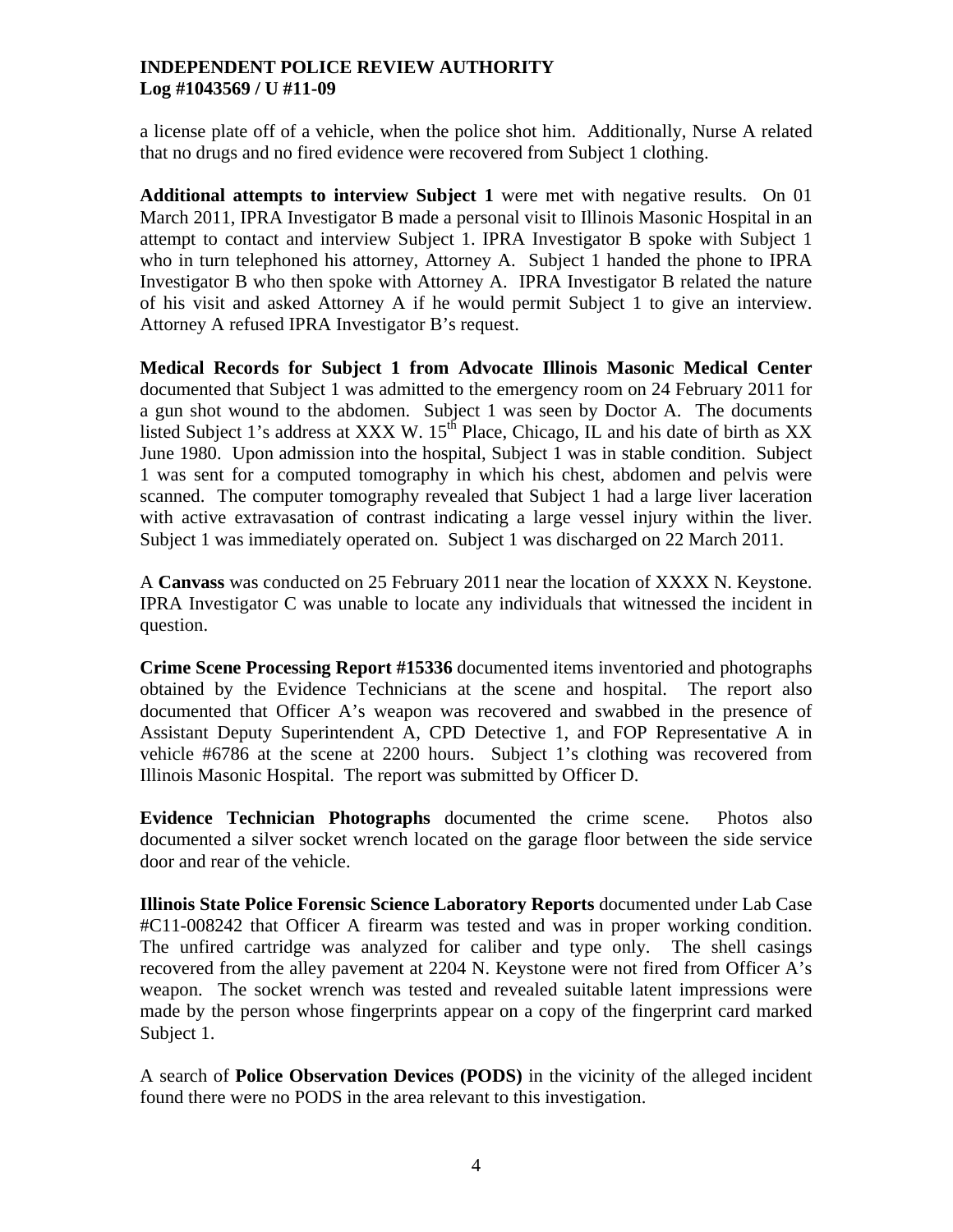The related **OMEC Event Queries** documented that at 2018 hours on 24 February 2011, Beat 2546 responded to a call of "shots fired" located at Keystone and Palmer. At 2022 hours, Beat 2546 reported shots fired by the police in the alley of XXXX N. Keystone. At 2024 hours, Beat 2546 requested an ambulance for a person shot.

**A related Civil Suit, Subject 1 and [Name Withheld] V. City of Chicago, (12 CV 1306)** was located. The civil suit claims that Subject 1 was shot by Chicago Police without justification and excessive force was used. The suit further claims that the officers failed to immediately call for an ambulance after Subject 1 was shot. Subject 1 suffered physical and emotional pain from the shooting. Further, [Name Withheld] claimed that officers refused her admittance into her own garage, detained her and searched her residence, all without justification. The civil suit indicated that officers stole items from the residence, including money and shrimp and steak out of the basement freezer. No depositions were taken in the civil suit. Subject 1 refused to cooperate with the Independent Police Review's investigation. No affidavit was ever received in this case.

The **Detectives Supplementary Report** documented the Reporting Detectives investigation of the incident. On 24 February 2011, the Reporting Detectives were assigned by CPD Sergeant 1 to investigate a police involved shooting which occurred at XXXX N. Keystone.

After arriving at the scene, the Reporting Detectives learned that Officer A was investigating a call of shots fired when he entered into the garage located at XXXX N. Keystone. Upon entering the garage, the offender, now known to be Subject 1, advanced towards Officer A with an object in his hand that appeared to be a gun. Officer A who was in fear for his life, shot Subject 1 one time. At the time Subject 1 was being treated in a Chicago Fire Department Ambulance that was guarded by Beat 2563A.

The Reporting Detectives inspected the crime scene and observed crime scene tape to be across the mouth of the alley at 2200 N. Keystone and also across the alley at 2220 N. Keystone. Inside the crime scene, at 2204 N. Keystone Ave., the Reporting Detectives observed three .380 caliber shell casings. The Reporting Detectives observed at approximately XXXX N. Keystone Ave. a blue BMW parked on an angle, facing northwest and running. The residence located at XXXX N. Keystone Ave is a single family two story home with a two car garage on the south side of the rear yard.

Adjacent to the garage, on the north side of the rear yard, is a cement pad with a black wrought iron fence and a sliding gate facing the alley. The Reporting Detectives observed the rear gate to be opened and several vehicles parked on the cement pad. A van was parked along the north side of the garage that restricted access to the service door.

The Reporting Detectives entered the garage and observed it to be in disarray with tools and related accessories scattered about. The Reporting Detectives observed a wooden door leaning against the north wall of the garage directly west of the service door. The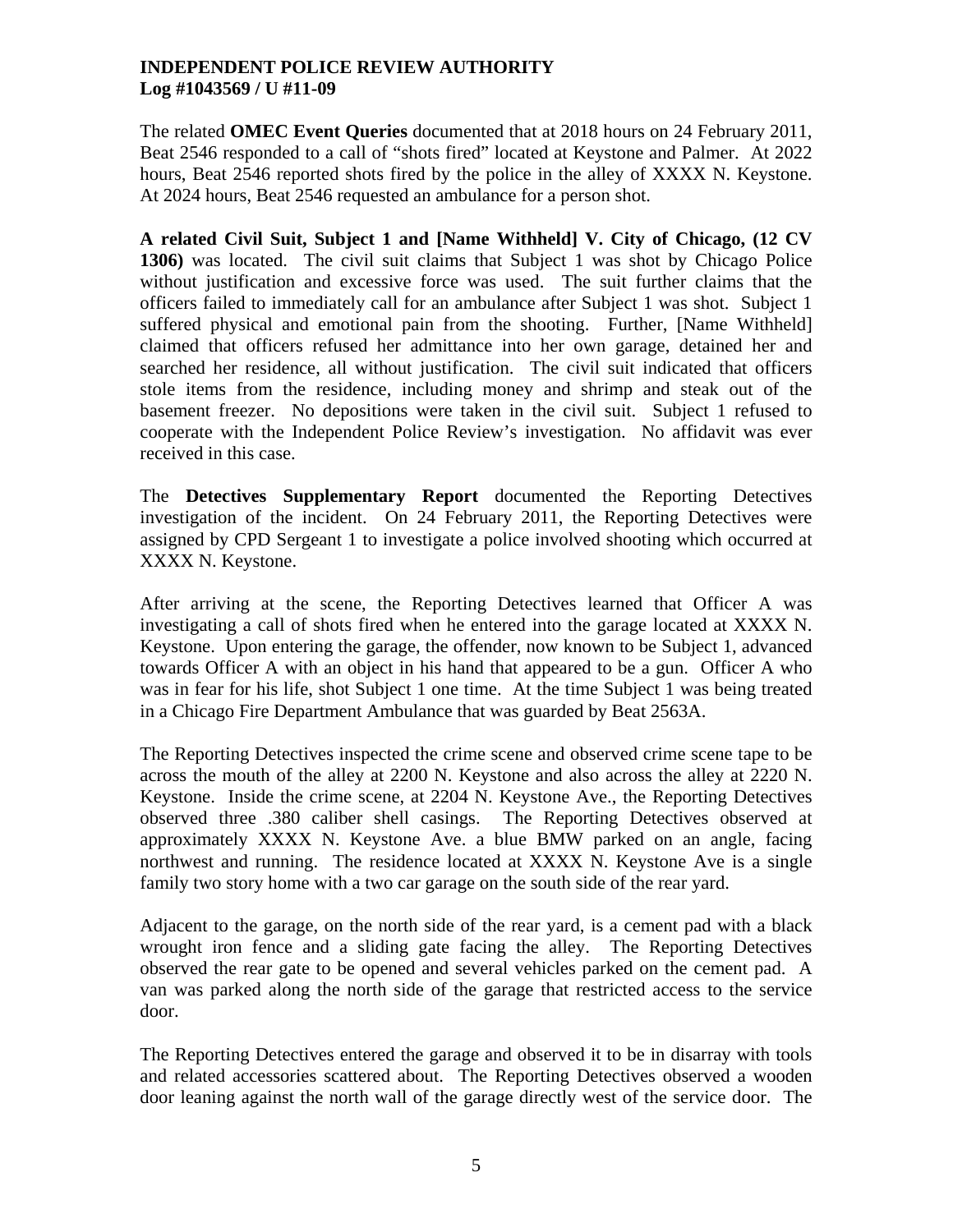Reporting Detectives observed one nine millimeter shell casing lying in the debris, in between the wooden door and the wall. Approximately five feet southwest from the service door, on the garage floor, was a ten millimeter Stanley socket wrench. South of the socket wrench was a puddle of blood. Approximately eight feet southwest from the service door, the Reporting Detectives observed a fired bullet on top of a stack of tiles.

Statements given by neighbors and witness officers related that they heard a gun shot, but did not see Officer A fire his weapons.

The offender, Subject 1, was transported to Illinois Masonic Hospital by Chicago Fire Department Ambulance 52 for treatment for a single gunshot wound to the abdomen. Subject 1 was under arrest and was guarded by Officer C.

After arriving at Illinois Masonic Hospital the arresting officers conducted at custodial search of Subject 1. The arresting officers recovered from Subject 1 a false bolt, containing three knotted bags containing a white powder suspected to be cocaine, and five yellow pills suspected to be ecstasy.

CPD Detective 2, CPD Detective 3, and CPD Detective 4 interviewed Subject 1 in the emergency room at Illinois Masonic Hospital. Subject 1 related that he was in his garage changing his license plate on a car when he was startled by a noise. Subject 1 stood up and turned and approached the service door of the garage with the socket wrench in hand. Subject 1 believed that he saw a person he thought he knew standing in the doorway of the garage. As he approached this person, he realized he did not know this person and began to scream "What the fuck." Subject 1 was then shot.

**In an audio recorded statement to IPRA, Officer B stated** that 24 February 2011 he was on duty, partnered with Officer A. Officer B stated that they received a call of shots fired in the vicinity of Keystone and Palmer. Officer B stated that he was driving and that Officer A was seated in the passenger seat. They arrived at the intersection of Keystone and Palmer and did not observe anything. Officers A and B continued to travel westbound to the next alley, where Officer A observed a vehicle parked in the middle of the alley. Officer A exited the squad car first, followed by Officer B. Officer B related that Officer A unholstered his weapon at this time, as did he, and they both approached the vehicle. Both officers observed the vehicle to be running, but no one was inside. Officer A then motioned towards a service door of a garage located at XXXX N. Keystone. The service door was opened and a light was on. The officers made their way towards the service door by walking through a rear parking lot that contained seven or eight parked cars. Officer B related that as they were walking towards the service door they were being careful and made sure that there were no offenders hiding near any of the cars. Officer A was in the lead and continued to move closer to the service door. Officer B was directly behind him and saw Officer A clear the service door. Officer A then entered the service door and had about fifty to seventy five percent of his body inside the garage when he yelled out, "Police, let me see your hands." Officer B, who was still outside and about five feet away from the door, then heard some kind of noise and then a single gun shot. Officer A retracted from the door and told Officer B to call an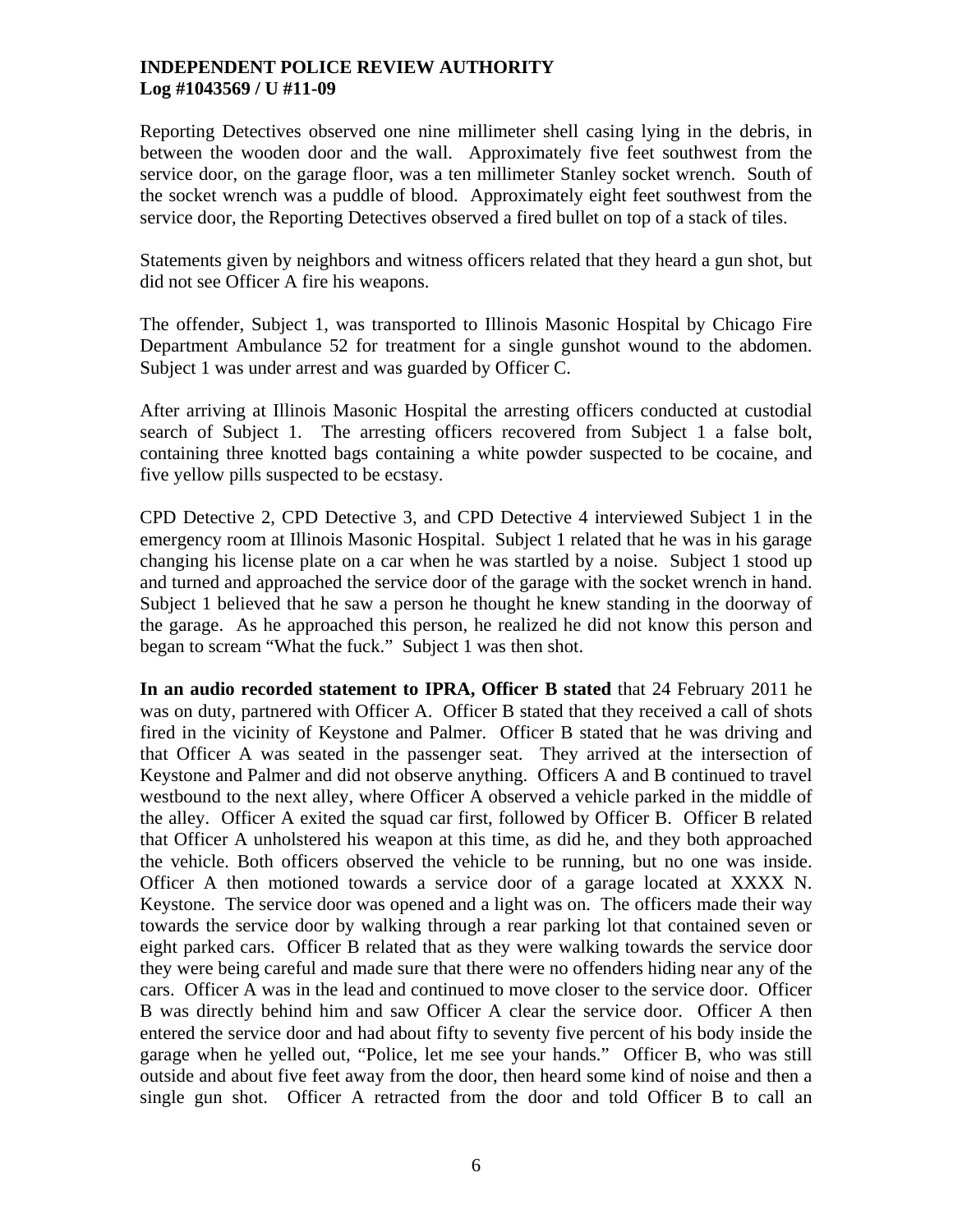ambulance. As Officer B was calling for an ambulance, Officer A approached him and stated, "Man, I thought he had a gun, I thought it was a gun, but it was a ratchet." Officer B related that he never went into the garage after Officer A discharged his weapon and never saw the ratchet or Subject 1.

**In an audio record statement to IPRA, Officer A stated** that on the 24 February 2011 he was on duty, partnered with Officer B. Officer A related that they received a call of shots fired near the location of Palmer and Keystone. Officer A stated that they drove to the location and stopped their car before reaching the intersection of Keystone and Palmer. Officer A related that he observed a car in the middle of the alley and told Officer B to stop the car. Officer B parked the squad car and both officers exited the vehicle. Officer A related that the vehicle looked abandoned because of the way that it was parked in the middle of the alley. Officers A and B walked towards the vehicle and cleared each gangway along the way. Officer A related that he had his gun drawn at this point. Officer A related that the vehicle was facing north and that they were approaching the vehicle from the rear. As Officer A approached the vehicle, he observed that the vehicle did not have any license plates, the engine was running and the radio was on. Officer A checked the vehicle and noticed that there were no occupants. Officer A motioned to Officer B that he was going to continue forward to clear the gangways in front of the vehicle. Officer A went to the front of the car and observed a light on in the garage, now known to be located at XXXX N. Keystone. Officer A related that the service door was opened. Next to the garage was a parking lot where several vehicles were parked. Officer A related that he did not know what was behind the vehicles, so he began to clear the parking lot with his gun unholstered and pointed down to the ground. Once inside the parking lot Officer A got closer to the garage and service door and began to hear noises. Officer B was behind Officer A as they were both clearing the parking lot. As Officer A approached the service door, he looked through the side passenger window of a van that was parked next to the service door to see into the garage. Officer A did not have a clear view, so he motioned to Officer B that he was going to approach the service door and see if anyone was inside. As Officer A approached the service door, he got close to the side of the van and began to "slice the pie" $\frac{1}{2}$  $\frac{1}{2}$  $\frac{1}{2}$  with his weapon drawn. Officer A could still hear noise coming from the garage. Officer A stood at the farthest corner of the service door and peaked into take a look at who was in there. When he peaked in, he saw a man crunched over by a car with his back to Officer A. Officer A then placed half of his body inside of the garage and yelled, "Police, show me your hands." The subject, now known to be Subject 1, turned around and leaped towards Officer A and yelled out, "Fuck." Officer A noticed that Subject 1 was holding a gun or a shiny object that resembled a barrel of a gun as he advanced towards him. Officer A stated that he was pointing the object directly at him. Officer A, who in fear of his life and being shot, fired his weapon one time, striking Subject 1. Subject 1 fell back to the ground and grabbed his abdomen. Officer A observed that Subject 1 still had the object on him. Officer A stated, "What do you have, what do you have?" and Subject 1 then

 $\overline{a}$ 

<span id="page-6-0"></span> $2$  "Slice the Pie" refers to a tactical maneuver. The maneuver is performed when an officer approaches a corner or open door. The officer takes a horizontal step away from the corner, pauses, and scans the area from floor to ceiling, in front of him. The officer continues to do these steps in a semi-circle as he moves farther away from the corner.